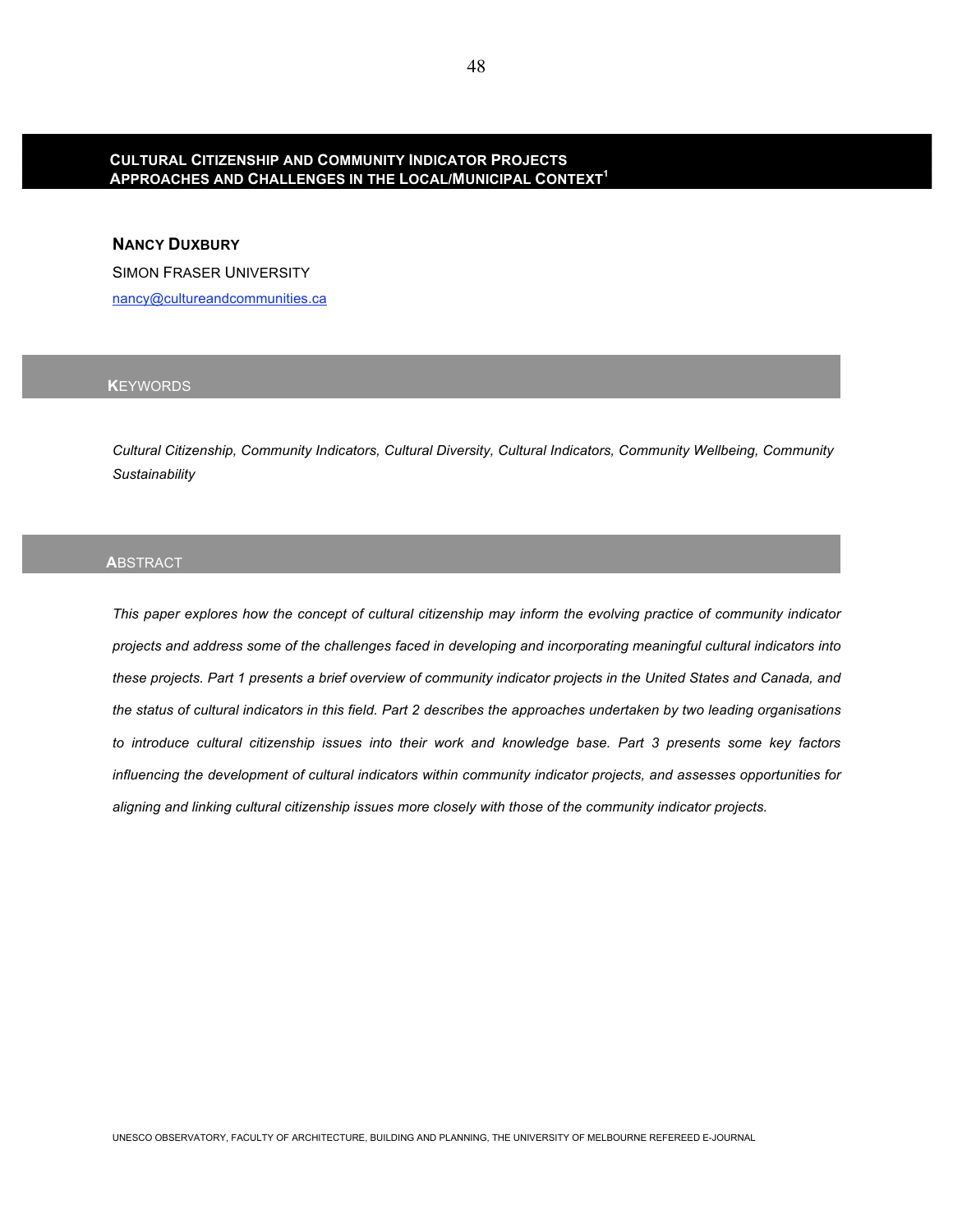Some of them were born here and some were born in Vietnam, but they all want to be fully-fledged members of the civic community in Santa Clara County that is now their home. And they want to be part of a democracy that does not require them to erase their cultural identity and traditions. How could they dance without them? As they dance the dragon, they are enacting a new model of citizenship that is identifiably cultural as well as intercultural, and not assimilated to any single, supposedly 'neutral' civic standard. – *Pia Moriarty (2004:7)* 

This paper is situated between two domains: the evolving concept of cultural citizenship and the evolving practice of community indicator projects. *Cultural citizenship* examines the formative role of culture in constructing and understanding citizenship practices such as identity formation and the altruistic behaviours that contribute to a collective's ability to "live together." Cultural citizenship focuses on cultural expression, production, and participation as key avenues through which citizenship develops and "lives."<sup>2</sup> The field of community indicators, contextualised in conceptions of community wellbeing, sustainability, and grassroots democracy, forms both an evolving practice and a conceptual frame for considering cultural citizenship at the local level. $^3$ 

The paper is divided into three parts. Part 1 presents a brief overview of community indicator projects in the United States and Canada, and the status of cultural indicators in this field. Part 2 describes the approaches undertaken by two leading organisations to introduce cultural citizenship issues into their work and knowledge base. Part 3 presents some factors influencing the development of cultural indicators within community indicator projects, and assesses opportunities for aligning and linking cultural citizenship issues more closely with those of the community indicator projects.

#### **PART 1: THE EVOLVING FIELD OF COMMUNITY INDICATOR PROJECTS**

The field of community indicator projects is continuously and dynamically evolving as conceptual and practical issues are negotiated, lessons are learned and shared, and projects adapt and realign themselves. The projects are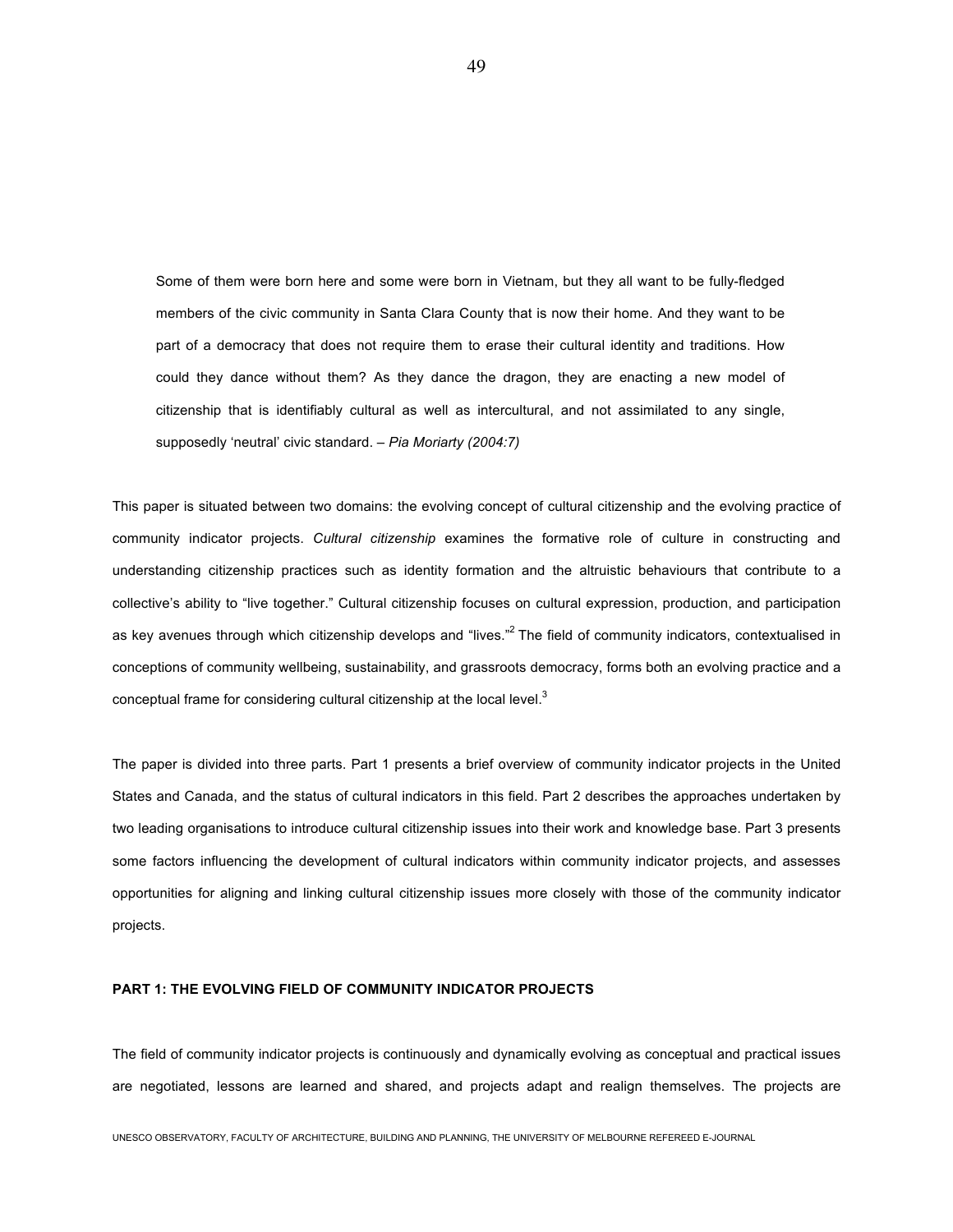generally driven by motivations arising from two directions. On the one hand, it is a movement driven by "grassroots leaders seeking better ways to measure progress, to engage community members in a dialogue about the future, and to change community outcomes" (John S. and James L. Knight Foundation et al. 2001: 13). On the other hand, it is also informed or influenced by general efforts to improve "social" indicators, often developed in response to government and social scientists' widespread aspirations "to develop better measures of progress and to meet the demands for greater accountability in government policies and programs" (Madden 2004: 4).

In general, indicators are defined as "bits of information that summarise the characteristics of systems or highlight what is happening in a system," information bits that can "simplify complex phenomena" and enable a community to "gauge the general status of a system to inform action" (P. Berry, cited in City of Ottawa 2003a: 3). They may be quantitative or qualitative in nature, and a balance between the two is typically sought, and they need to "rest on a robust knowledge base ... which is constantly refreshed by research, both pure and applied" (Mercer 2005: 11). There is also a growing awareness of the need to balance the use of indicators with other types of information and the importance of analysis in the process of producing meaning from them.

The projects usually act as information clearinghouses, organisers, analysts, and communicators, and do not collect the raw data themselves. Their key functions are: to develop overarching conceptual frameworks; to identify, select, and link data sources with these conceptual frameworks; to analyse and make the findings meaningful; and to present all this to the community. They also act as a civic engagement agent, as an important point of connection for a diverse populace and a means to become involved in defining and shaping the community. Thus, infused in all their work is the desire for change and improvement in the community.

When indicator projects are initially under development, key concerns are the development of a meaningful set of indicators within a coherent conceptual framework, and the identification and acquisition of reliable and relatable data. Once the projects are established, indicator projects take on additional issues and often "reside in a state of suspended tension between the mandate to provide objective measures of change and the critique that they do not sufficiently drive change" (Sustainable Seattle 2005a). Consequently, projects are very interested in identifying "leverage points," that is, opportunities to initiate large change with relatively less investment. The Boston Indicators Project has attempted to resolve this tension through the use of systems thinking to identify "high-leverage points" through systematic analysis and through dialogue at large and small-scale convenings. The Boston project now operates on a dual track – the data portal track and the civic agenda track – and since 2005 has released an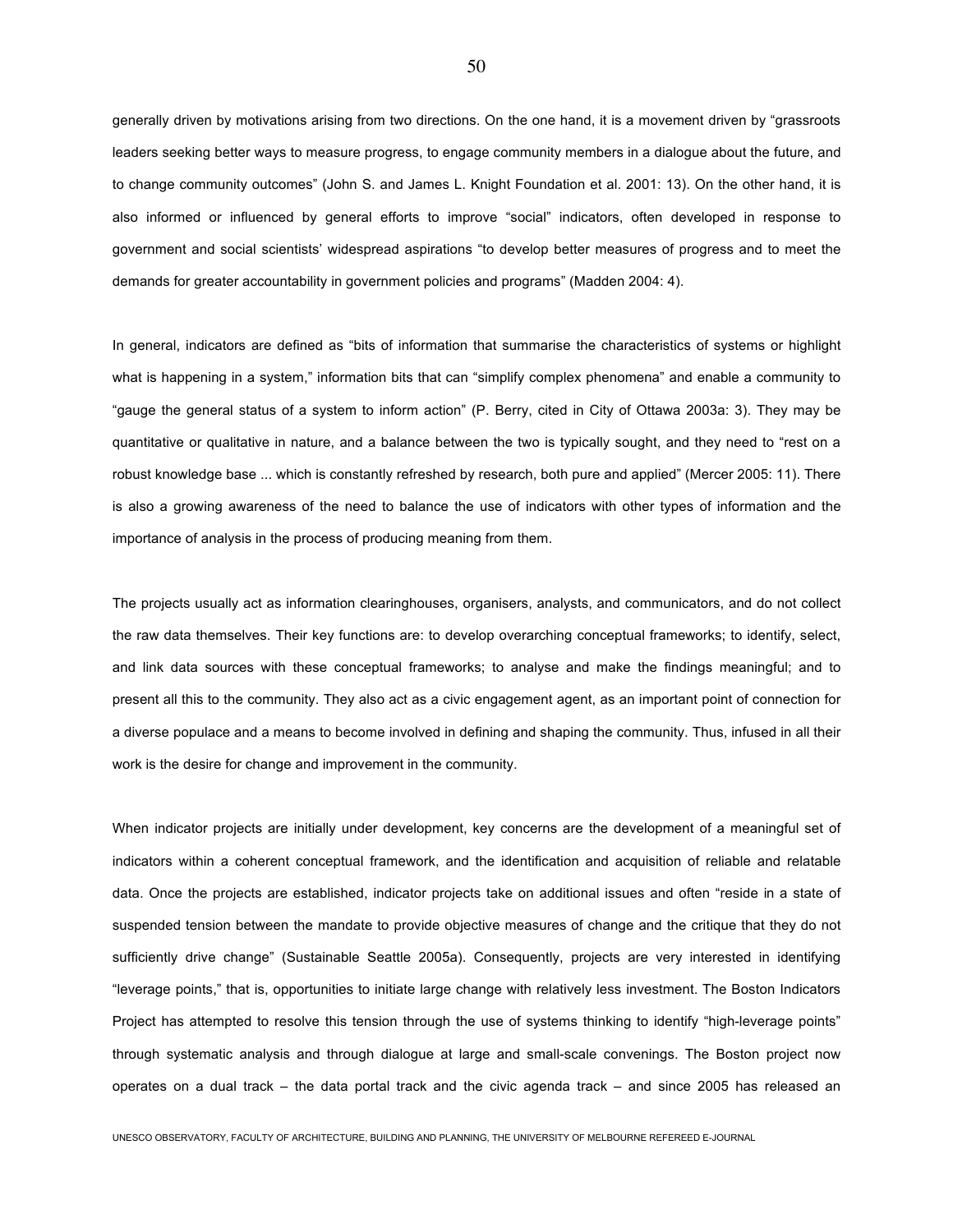"emerging civic agenda." This agenda is explicitly presented within a "taking action" context, with links to ways to get involved and examples of current initiatives in each agenda area.

Another intersection exists between government performance measures and community indicators. Indicators are often incorporated into evaluation frameworks, as tools to evaluate governance/investment success and/or to assess investment impacts. Administrative systems and controls may incorporate indicators on internal processes as well as outside community impacts, and these systems may link indicators to budgetary processes and funding decisions. As Sustainable Seattle (2005a) notes, "Government performance measures, intended to quantify the outcomes of government programmes, and community indicators, meant to quantify the health and wellbeing of a community, are not the same. Although they may overlap, they derive from different perspectives and serve different purposes." A key issue is how these two kinds of measures could be made more compatible and mutually reinforcing, and how this might be done.

The choice and development of indicators in each project is informed by a wide range of factors, including the overarching goals and guiding framework of the project, the values and aspirations of the project participants in the community, and developments in the larger field(s) of indicators and related research areas.<sup>4</sup> The primary focus for each project is its immediate geographical territory, and they are typically very locally focused. However, indicators are also used to evaluate one's (competitive) position vis-à-vis other jurisdictions, and there is a growing desire to be aware of what is being done elsewhere and to know "how we compare." Related to this concern for comparable benchmarks is the desire to know whether an observed change is a local issue or more widespread trend.

## **THE EMERGENCE OF ARTS AND CULTURE AS AN INDICATOR AREA**

Within this broader context, cultural and arts considerations have gained increasing prominence, especially in neighbourhood-based models. This is due, in some measure, to the Arts and Culture Indicators in Community Building Project within the Urban Institute's National Neighbourhood Indicators Partnership in the United States. The Arts and Culture Indicators project brought research on cultural indicators into the broader discussion of "neighborhood indicators" that the National Neighborhood Indicators Partnership promoted (see Jackson & Herranz Jr. 2002).

UNESCO OBSERVATORY, FACULTY OF ARCHITECTURE, BUILDING AND PLANNING, THE UNIVERSITY OF MELBOURNE REFEREED E-JOURNAL Including indicators related to arts and culture in individual projects is now generally widespread, although it varies from very prominent (Boston Foundation) to slight or not at all. Organisations specialising in community indicators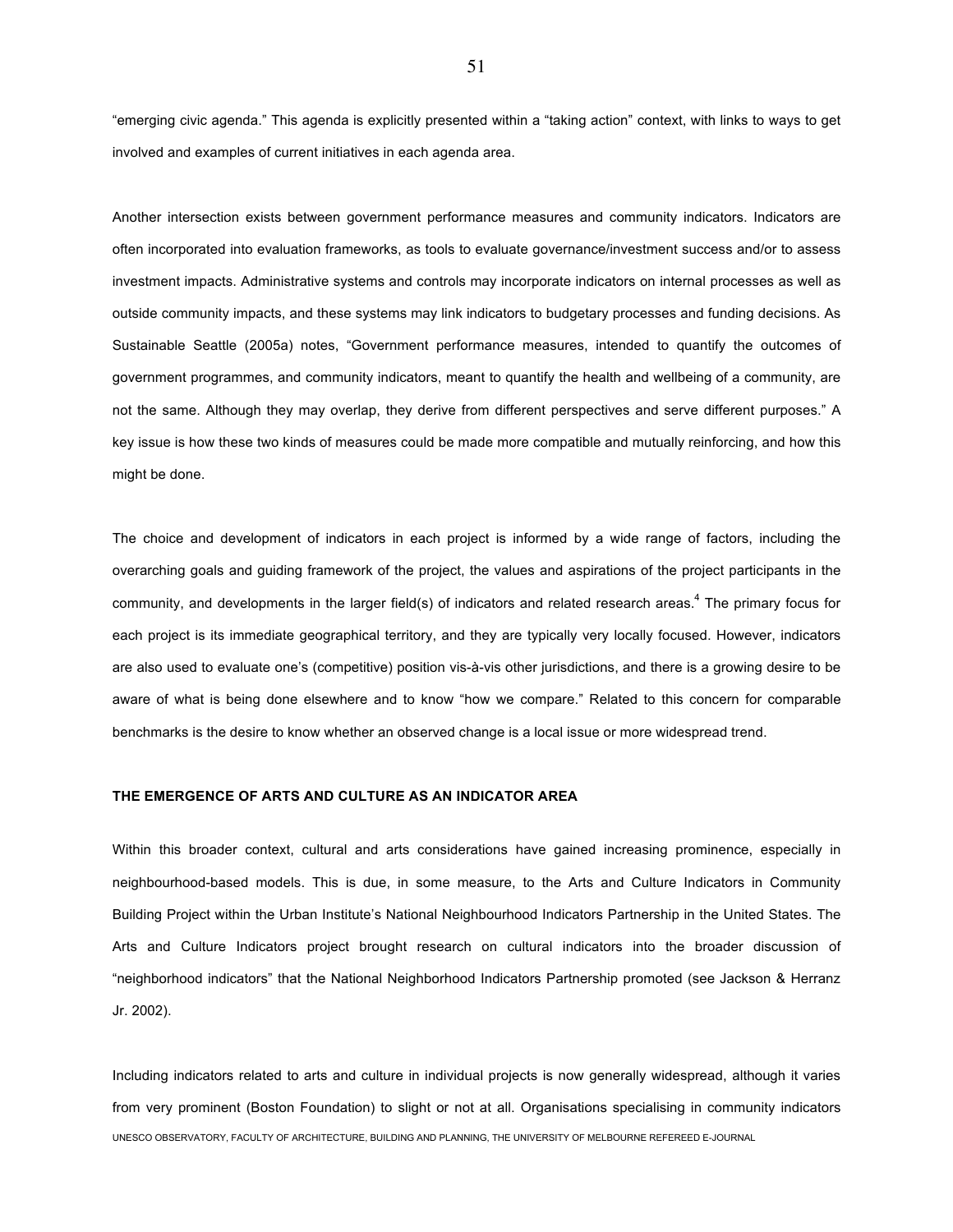generally include at least a few culture-related indicators in their lists but, in general, contributions to this field are dispersed, diverse, and largely disconnected. Only rarely are projects (such as that of Cultural Initiatives Silicon Valley 2003) entirely focused on cultural indicators. In Canada, efforts to include cultural indicators in community indicator projects to date are generally less developed, although some have emerged out of community and cultural planning situations and, frequently, administrative/governance needs for measurable indicators of progress. The recent emergence of a national network of researchers interested in cultural and quality-of-life indicators in small cities in Canada<sup>5</sup> and the informal network of researchers and practitioners brought together for a full-day workshop on developing cultural indicators at the local level in late 2006 (see Duxbury 2007) are promising.

To date, in general, "comprehensive indicators of the cultural vitality of a community" have been difficult to find (Rettig 2002), and a comprehensive, integrating framework has yet to form. Typically what also has been missing is the issue of "how arts and culture contributes to social health" (Chris Dwyer, cited in AtKisson 1999: 3). The existing cultural indicators in community indicator projects generally fall into two categories: *what we do* (actions, investments) and *outside conditions* (progress toward our goals). The linking (and evaluative) question of "What impact have we made?" lies between these two measurement areas, but many projects do not adequately address this question.

# **PART 2: TWO RECENT APPROACHES TO INTRODUCING CULTURAL PERSPECTIVES ON CITIZENSHIP INTO THE KNOWLEDGE BASE**

Two recent exploratory initiatives undertaken by leaders in developing cultural indicators within the community indicator field are of interest for their different approaches to what can be defined as cultural indicators of citizenship. It should be noted that these initiatives exist either as a complementary study (Cultural Initiatives Silicon Valley) or as a specific module of a larger community indicators project (The Boston Foundation), and were not fully integrated into the organisations' other cultural indicators work.

## **CULTURAL INITIATIVES SILICON VALLEY – IMMIGRANT PARTICIPATORY ARTS**

In 2002, Cultural Initiatives Silicon Valley<sup>6</sup> commissioned cultural anthropologist Dr. Pia Moriarty to observe, document, and assess the rich domain of participatory performing arts groups operating within the immigrant populations that constitute the majority of Silicon Valley's population. Moriarty's qualitative, exploratory study,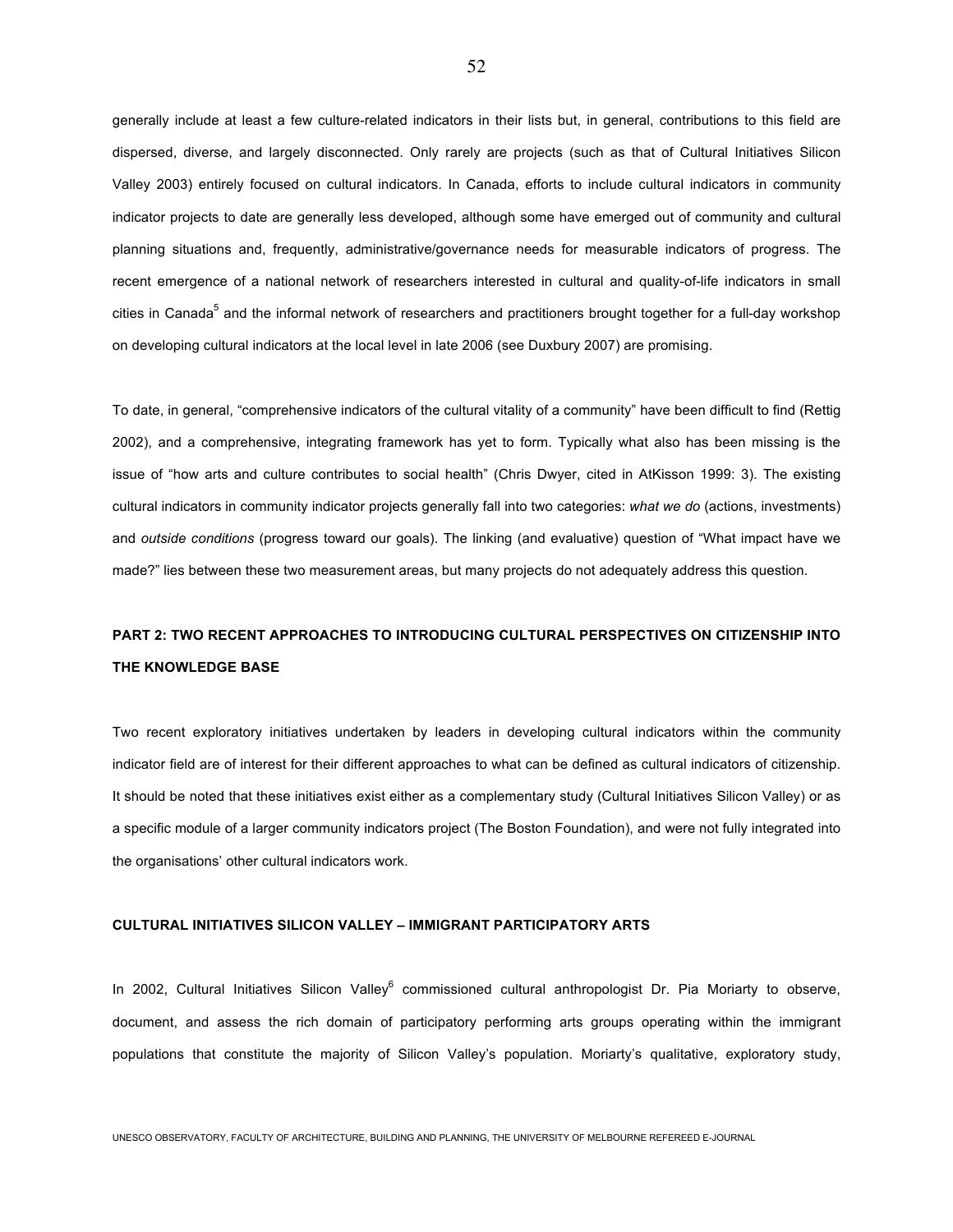*Immigrant Participatory Arts: An Insight into Community-building in Silicon Valley,* published in 2004, focuses on publicly accessible community celebrations and festivals over a six-month period.<sup>7</sup>

The study found that the dominant reason for the existence of amateur arts groups in immigrant communities derived from a strong desire of parents to maintain the structure, values, language, and traditions of their families:

Immigrant adults put energy into culture-based arts to provide a protected space for children and young people to grow and stay connected to their resettling communities. This is art for the sake of the family, and it is more often about teaching and culture transmission than about individual expressiveness and artistic freedom. (Moriarty 2004: 25)

The study concluded that the participatory arts serve essential functions for Silicon Valley's immigrants and refugees in their ability to help them assimilate (to become civically and socially engaged) as well as maintain their cultural identity. The study notes:

Official government agencies count and admit immigrants as individuals, but the immigrants realize that they must reconstitute themselves as families. Immigrants survive not as individuals, but as members of large and expanding social molecules. Newcomer parents know that if their children are to prosper ... they will have to embody their bonded cultural traditions, and in addition, know how to bridge beyond them. (p. 24)

The majority of cultural practices examined in this study combined both bridging and bonding social capital in the practices, presenting an important contribution to the either/or debate launched by Robert Putnum. Moriarty writes:

Participatory community arts are one of the strongest channels that immigrants have for self-assertion as authoritative adults, teachers of their children, and allies to their new friends and neighbours. This study documents a pattern of artistic adaptation that affirms the living heritages of immigrant and refugee communities, and at the same time solidifies their new connections to mainstream civic life in Silicon Valley.

The pattern is both/and, not either/or. ... Artistic production in this context is bonded, or affirming of the original in-group culture. At the same time, participatory ethnic arts serve as a powerful vehicle for bridging – connecting with other cultural groups and civic allies. (p. 11)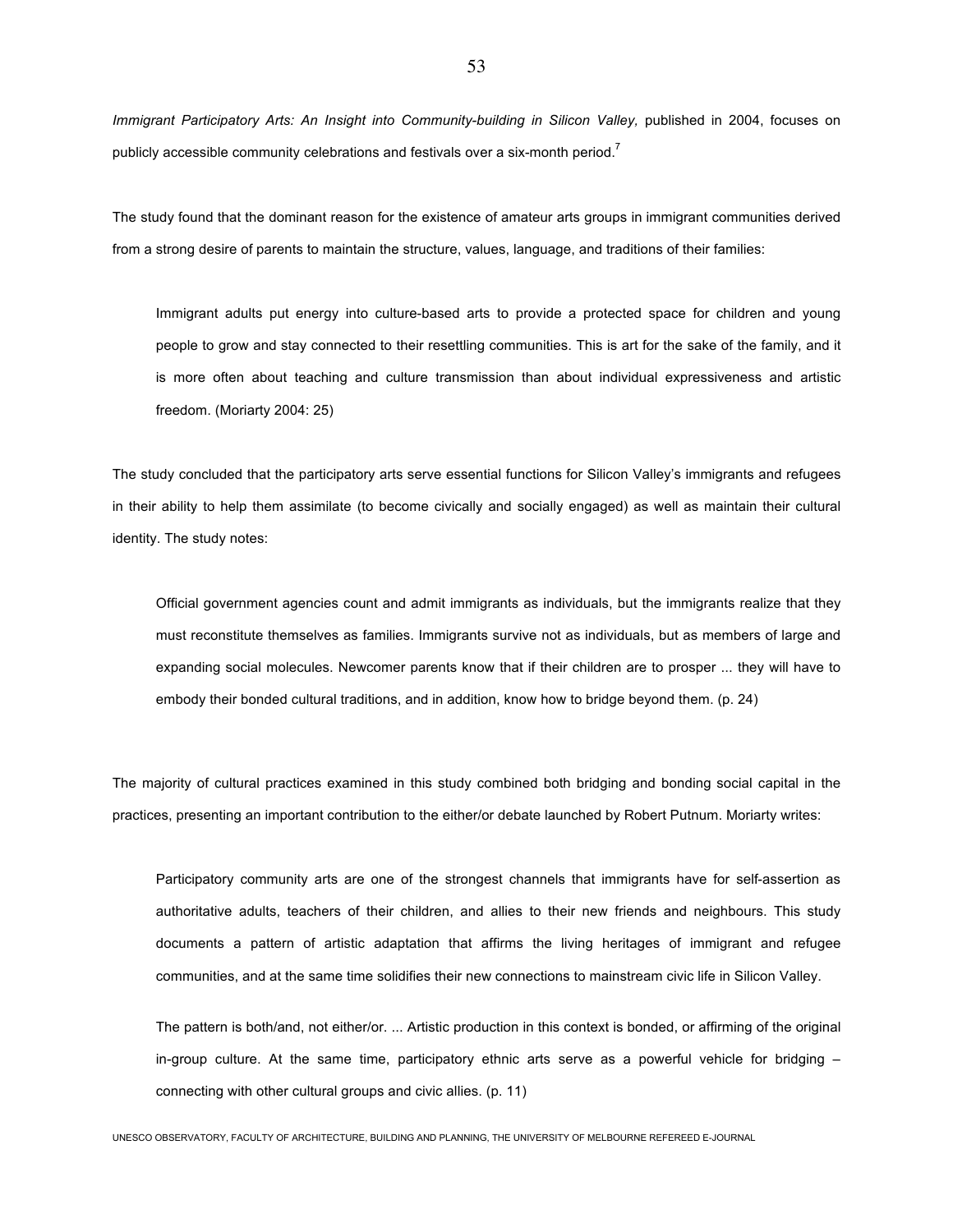The study's findings are meant to be indicative rather than exhaustive; and are meant to identify cultural patterns as well as lay groundwork for additional studies of trends in art making.

An appendix that compares the study with a similar one in Chicago looking at informal arts practices (Wali, Severson, & Longoni 2002) shows significant variations between the situations, emphasising the dangers of uncritically generalising from either study. Nonetheless, it does introduce important observations and analysis of the real-life cultural practices of immigrants to the region, and the ways in which these cultural practices play a key role in developing and establishing connections and citizenship in their new home. The study suggests that "immigrant participatory arts offer a new community arts paradigm for our mobile world, a vibrant source of social energy, and a ready means of proceeding in the larger task of community-building amidst diversity" (p. 8). It also provides a good example of the type of grounded, qualitative baseline understanding that is so needed in order to even begin to develop meaningful indicators of changes and social impacts, and the practices of cultural citizenship.

## **THE BOSTON FOUNDATION – VIBRANT EXPRESSIONS OF CULTURAL DIVERSITY**

The Boston region is one of the most ethnically diverse cities in the United States, with "residents whose origins reflect 50 nationalities and ethnicities and who speak more than 100 distinct languages and dialects" (Boston Indicators Project website). Thus, the Boston Foundation's Boston Indicators Project includes "vibrant expressions of cultural diversity" as a goal within the Cultural Life and the Arts section. Documenting this goal began with the addition of the Greater Boston Cultural Resources Survey in March 2005, followed by the addition of measurements regarding demographically representative cultural institution leadership in Greater Boston, and public festivals and celebrations. These three components provide complementary observations on: (a) a breadth of culturally diverse community resources, (b) the racial and gender diversity of boards of cultural institutions<sup>8</sup>, and (c) public festivities and celebrations, "opportunities to experience and share new cultural traditions."<sup>9</sup>

The Greater Boston Cultural Resources Survey was designed "to assess movement along a continuum of cultural expression, as groups develop resources to transact their own businesses, move toward reflecting themselves to the larger community, and grow in ways that begin to reshape the cultural landscape of the city" (Boston Indicators Project website 2008). A "cultural continuum" model provided the underlying structure for the survey's design: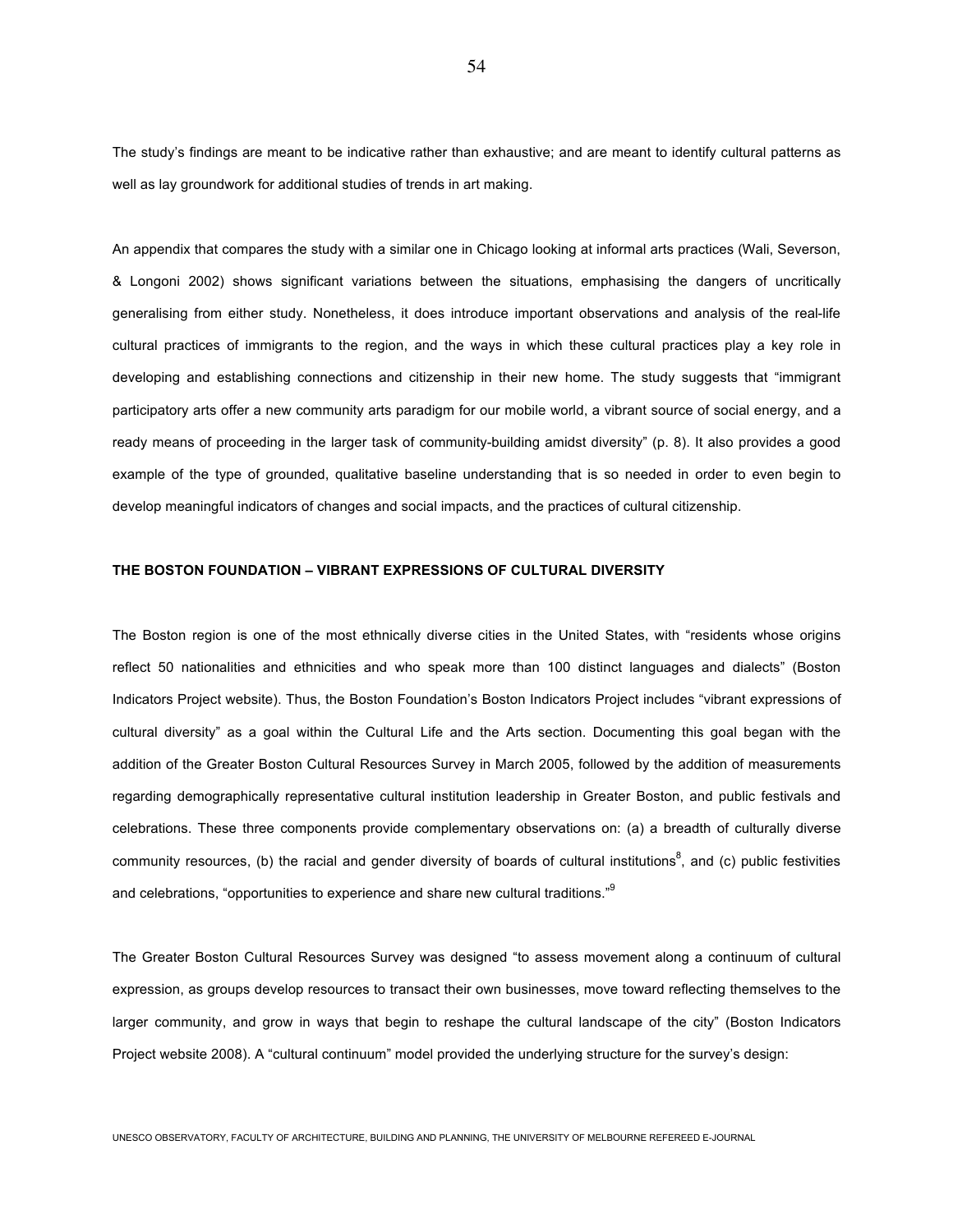History shows that there is a similar path that new groups often take. Newcomers often first develop resources to *celebrate their culture* and transact business internally, such as informal gathering places or places of worship. They then often *formalize these resources* and also develop ways to *share their presence to the broader community* through murals, restaurants, shops or festivals. Ultimately, diverse groups *reshape the social and cultural environment* of the community and region. (Survey website 2005)

By mid-2008, the survey (streamlined from its initial format) contained 13 questions over two web pages. The questions are in forms such as "Are there social or cultural clubs specific to this ethnic or cultural community? If yes, please list." and 'Are there restaurants, grocery stores or specialty stores that serve or sell products from this ethnic or cultural community? If yes, please list." With each such question, respondents are given two fields in which to type in examples.<sup>10</sup>

The results of the survey are not located on the Boston Indicators Project website, but links to the websites of *Kaleidoscope*, Greater Boston's Multicultural Network, and *The Ethnic Media Project*, a project of the Center on Media and Society at the University of Massachusetts Boston, imply that the findings are integrated into the extensive online directories maintained by these two organisations.

The Boston Indicators Project provides an example of indicator evolution within a project over time.<sup>11</sup> As a part of the Arts and Culture section, the Cultural Resources Survey provides a reference point to documenting broadly defined cultural resources and practices in the region, and serves as a point of engagement for citizens. It began with a simple conceptual model of a process of attachment, a means to categorise aspects of this process, and a range of possible items to consider as cultural resources in this context. Its findings feed into publicly accessible resource directories maintained by outside organisations with ongoing complementary interests and audiences.

The later addition of measurements regarding the diversity of the leadership of cultural institutions in Greater Boston greatly strengthens the documentation of "vibrant expressions of cultural diversity," reflecting the openness of cultural institutions to embrace the diversity of the region within their leadership structures. The third component, the existence of public festivals and celebrations rooted in the cultural diversity of Boston neighbourhoods, documents opportunities for the "general" public to experience the cultures in their region, and an observation of the extent to which culturally diverse communities have been able to foster and grow these (neighbourhood-based) events into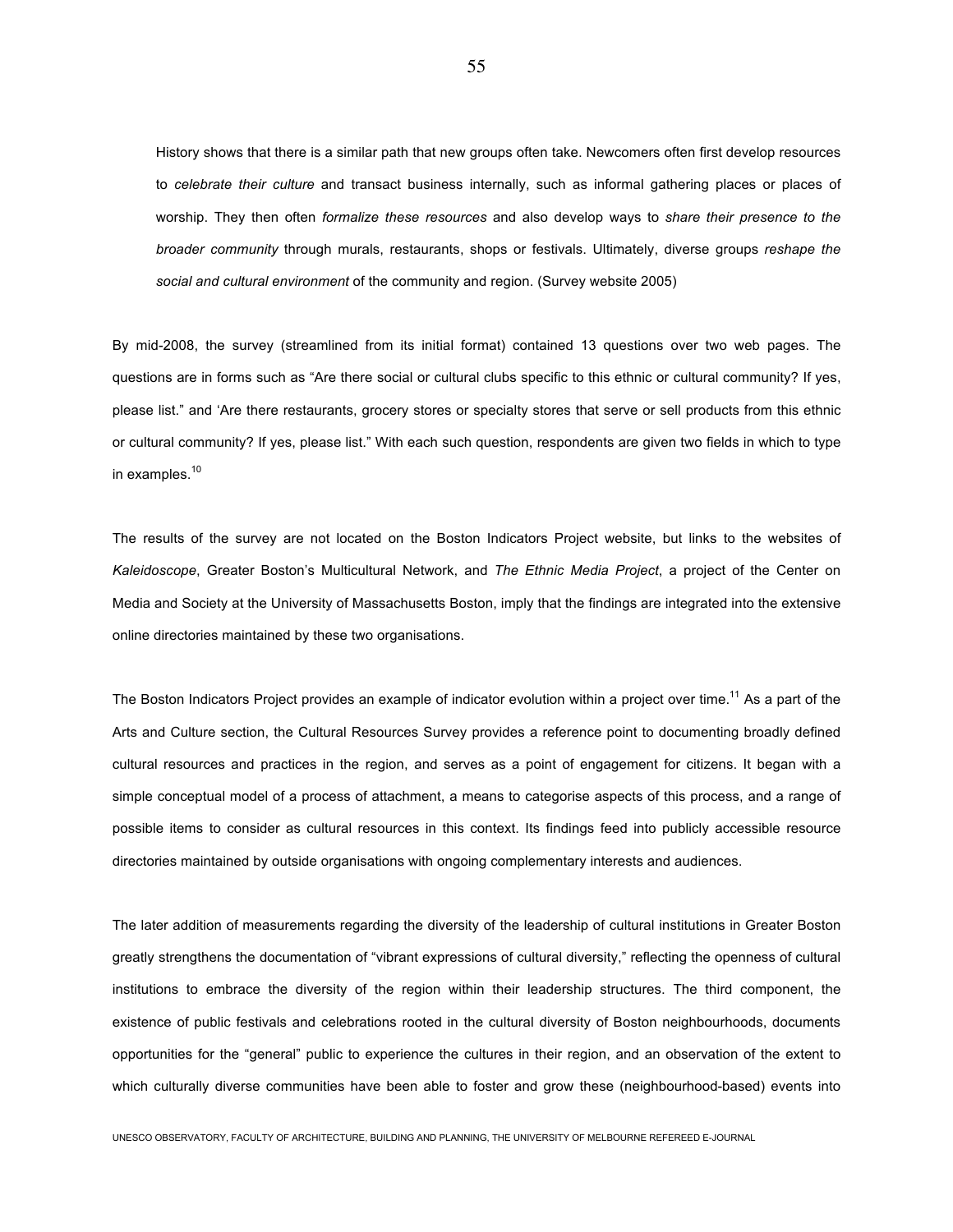larger public festivities and celebrations.

Through these three components, the Boston Foundation and partner organisations have built a more robust perspective on the topic of "vibrant expressions of cultural diversity." The area incorporates cultural community/grassroots resources, opportunities for exploring and sharing cultures with others outside the core cultural group, and the extent to which diversity is embedded within the leadership of the region's major cultural institutions.

# **PART 3: OPPORTUNITIES AND CHALLENGES IN LINKING AND ALIGNING CULTURAL CITIZENSHIP WITH COMMUNITY INDICATOR PROJECTS**

#### **INFLUENCES ON THE DEVELOPMENT OF CULTURAL INDICATORS**

The choice and development of cultural indicators in community indicator projects is generally influenced from three directions: (1) the indicators actually being used in various projects; (2) the conceptual and theoretical grounding of concepts and frameworks guiding the selection of indicators; and (3) the use-contexts and pressures of practice. These three areas provide avenues for possible alignment or embedding of cultural citizenship considerations within community indicator initiatives.

#### *1. Cultural indicators in use: Legacies and influences of practice*

In the development of indicators, the leading edge practice has a significant influence on new and emerging projects and initiatives. As particular indicators are chosen, developed, and used, they become examples or even models for other projects. Similarly, omitting particular types of indicators in projects also sends a signal, establishing a pattern that others may adopt. The "thinness" of cultural indicators within community indicator projects has meant that the cultural indicators that do exist have played very important roles in providing both knowledge and assurance to others. This suggests that a significant pilot demonstration or integrated project/module specifically addressing cultural indicators of citizenship may go far as a model for other projects.

#### *2. Conceptual influences: Grounding concepts and determining frameworks*

One of the key deficiencies limiting the advancement of cultural indicators has been the lack of a conceptual research base underlying the choice of art and culture indicators (Duxbury 2001). This conceptual deficiency has two components: the need to develop indicators meaningful to understanding and guiding cultural development, and the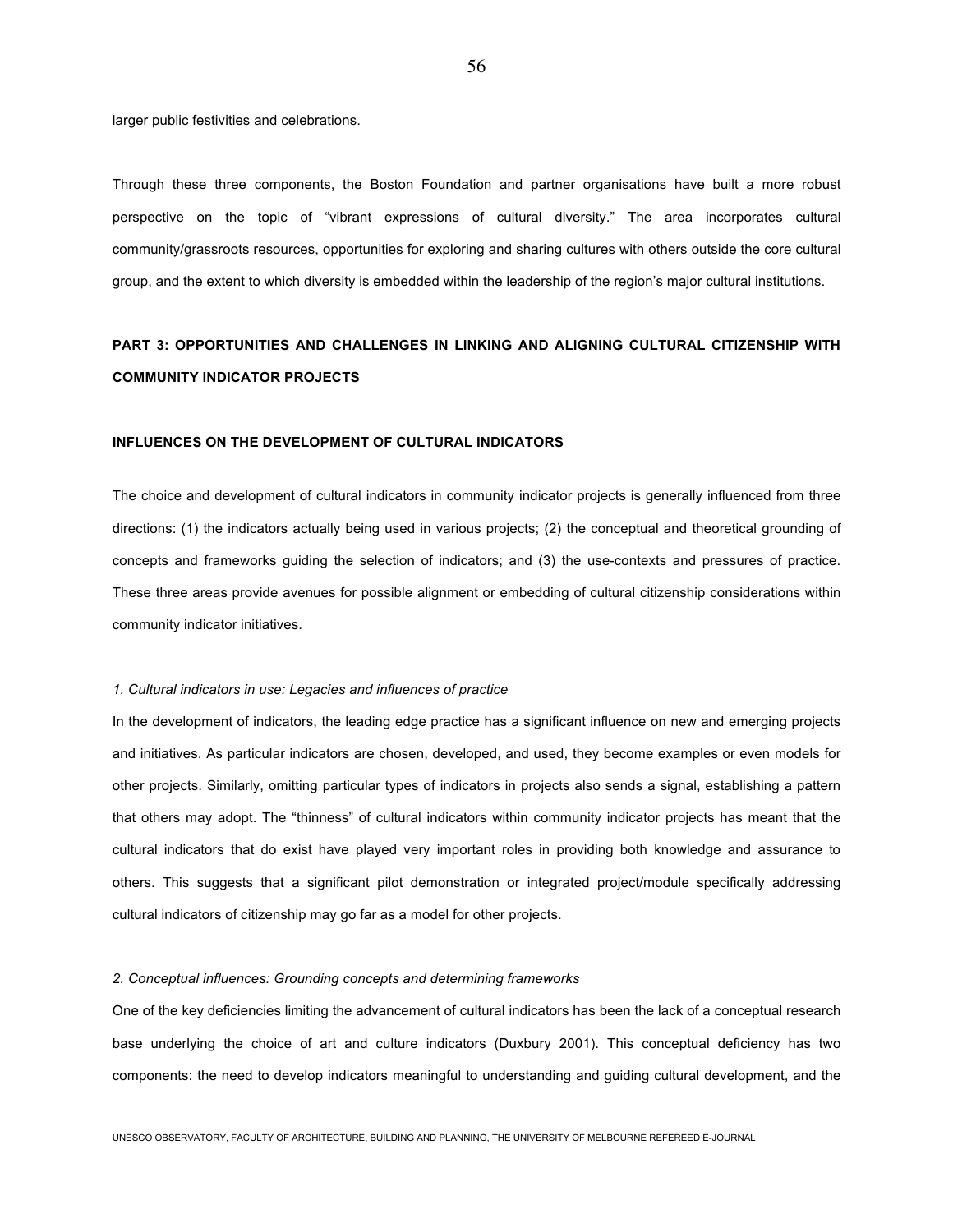need to relate cultural indicators to concepts of quality of life and sustainability. Evolving concepts related to cultural citizenship may help inform both of these areas.

*2.1. Indicators of cultural development.* Christopher Madden argues that although indicators are not in widespread use in cultural policy, thinking on cultural indicators is now well developed. Even so, his review of the cultural indicator literature revealed a number of common analytical and coordination issues: confusion about what indicators are and how they should be used, a lack of quality data, unwieldy frameworks (consisting in many cases of "large matrices of indicator 'wish lists' ") and vague policy objectives (Madden 2004: 6). Madden also notes that "Analysts rarely devote sufficient time to exploring indicator theory or articulating clearly the interrelationships between indicators, data, and statistics, and between indicators, policy evaluation and cultural analysis" (p. 6). Further research attention to these matters is needed to inform and guide the development and implementation of meaningful cultural indicators in practice.

In relation to community-level cultural indicators, community goals for cultural development and cultural planning objectives also come into play. Conceptual research informs not only the development of selected indicators, but also the development of conceptual frameworks to *guide and frame* an entire project, and the choice of related indicators within these frames. (A good example of this is articulated in Cultural Initiatives Silicon Valley's *Creative Community Index*.)

Through these conceptual rationales and frameworks, distinctive community values and approaches are articulated. For instance, in the United States, the Silicon Valley project focused on building a creative community, rooted in interactions among cultural activity, business innovation, and civic vitality. In contrast, the Urban Institute's cultural indicator efforts are focused on community building in neighbourhoods. Can such diverse efforts be rationalised and drawn together, or would the particular purposes of each project be undermined in the process?

Two Canadian examples are also instructive here. The City of Ottawa and the City of Toronto each proposed a set of cultural indicators to measure progress on the cities' cultural plans (City of Ottawa 2003b; City of Toronto 2003). The differing priorities, contexts, and approaches to cultural development in these municipalities are evident in their choices of cultural indicators: Toronto's indicators relate largely to economic development and activity levels while Ottawa proposed measures that generally focus on opportunity levels and citizen participation, activities and partnerships (Duxbury 2004). These official plans and associated indicators exist alongside more broadly based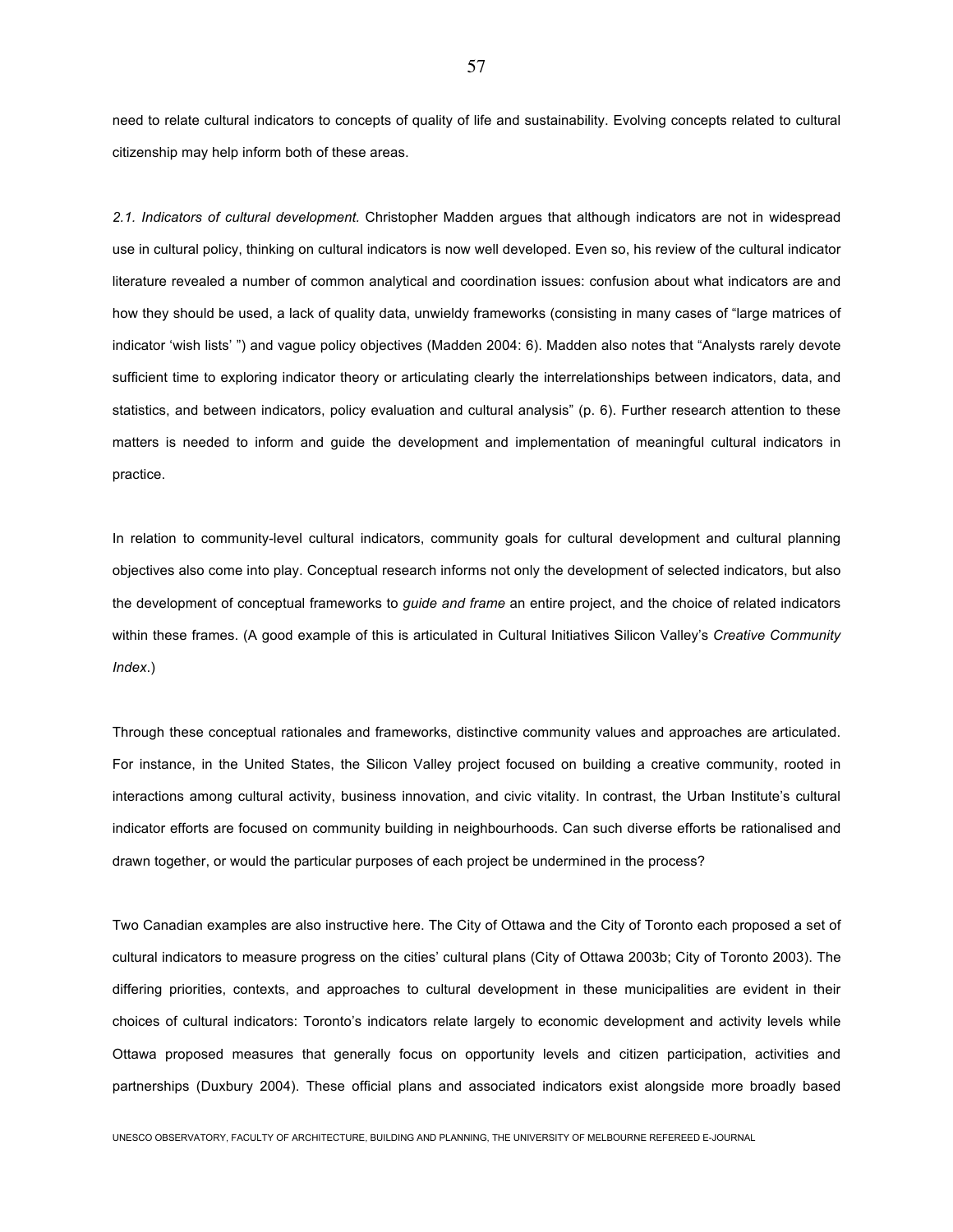community indicator projects. They do not replace arts and culture in these community projects but most likely inform them. These examples illustrate the tension between the importance of community relevance and the challenges of consistency and comparability across communities (see also Duxbury 2007).

*2.2. Culture's roles in quality of life and sustainability.* Concepts of quality of life or sustainability guide, frame, and determine the categories and measures within most community indicator projects. However, definitions of quality of life and sustainability articulated in these projects seldom refer to arts and culture explicitly. Furthermore, while the use of arts and culture indicators is generally widespread in community indicator projects, they are not yet universal practice nor are they widely understood. A beginning point for including arts and culture in more quality of life or sustainability projects is thus to integrate cultural considerations into, or build onto, the prevailing frameworks in place.

In many prevailing sustainability frameworks, if culture is included, it usually appears within a concept of social sustainability. However, culture is also being explored as a fourth pillar of sustainability, the others being the environmental, economic, and social pillars. Thinking about culture as the fourth pillar of sustainability has been most actively discussed in Australia through the activities of the Cultural Development Network<sup>12</sup> and has also emerged in Canadian policy circles and practices. It is also a foundation of the *Agenda 21 for Culture* (approved at the IV Forum of Local Authorities of Porto Alegre, May 2004) and UNESCO's *Decade of Education for Sustainable Development*  (2005-14). The four-pillar model of sustainability promises to be a useful platform and framework for integrating cultural considerations into the broader sustainability context.

In Canada, the federal government has taken a leading role in adopting this model of sustainability as the conceptual framework for the development of municipal Integrated Community Sustainability Plans. These ICSP plans are, in turn, linked to gas tax revenues for municipalities.<sup>13</sup> The Centre of Expertise on Culture and Communities has been conducting some research to advance thinking in this area (see, for example, Duxbury & Gillette 2007). Some applied developments in this area can also be found. For example, the first official plans of the newly amalgamated City of Ottawa (Ottawa 20/20, officially adopted in 2003) were based on a goal of sustainable development, where social, environmental, cultural, and economic issues would be kept in balance. One of the overarching 20/20 principles is that Ottawa is a "creative city, rich in heritage, unique in identity," and arts and heritage were positioned as a pillar of the new City of Ottawa and core to its future development. The *Ottawa 20/20 Arts and Heritage Plan* was developed within this framework.

UNESCO OBSERVATORY, FACULTY OF ARCHITECTURE, BUILDING AND PLANNING, THE UNIVERSITY OF MELBOURNE REFEREED E-JOURNAL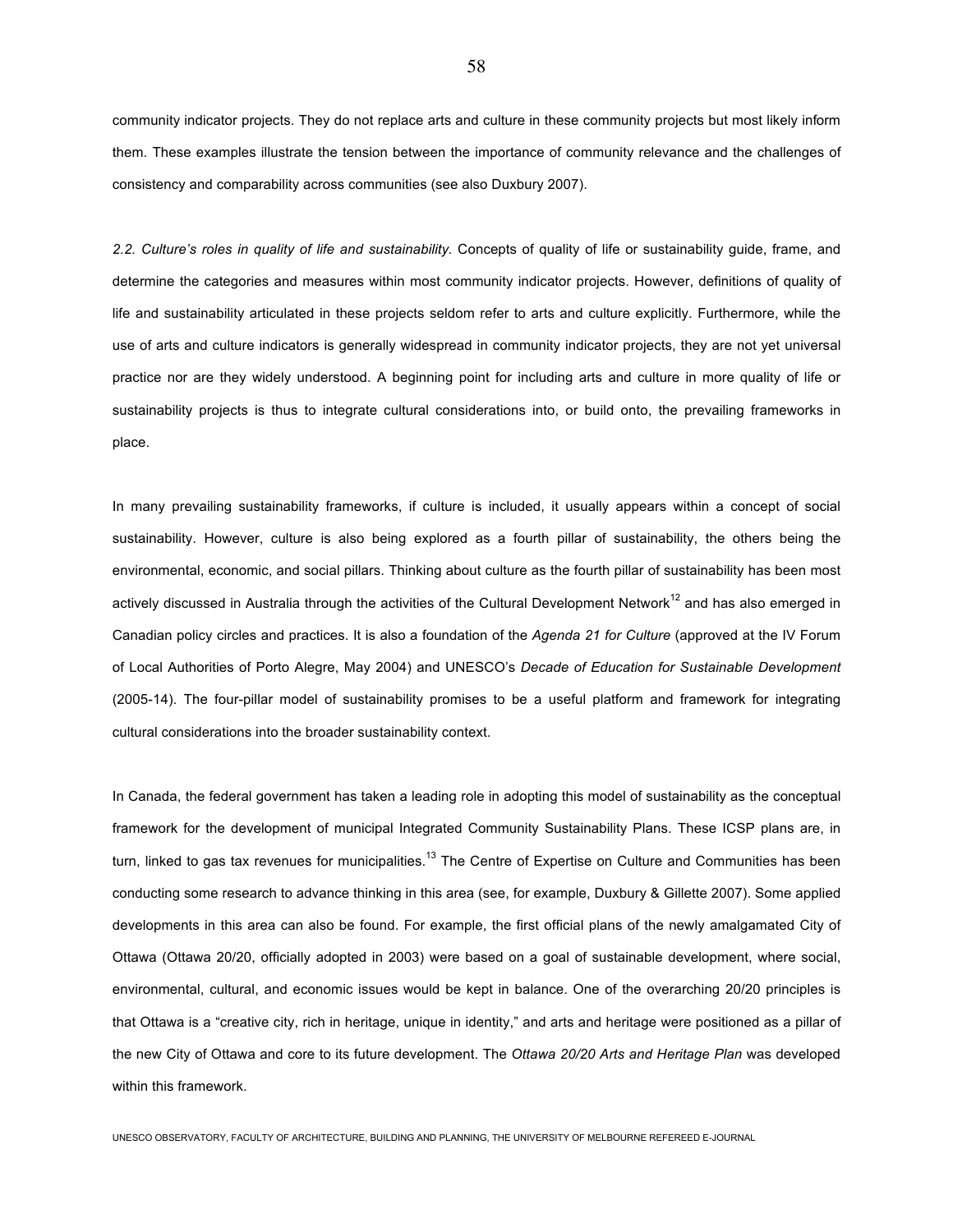In both official planning and more general community contexts, our collective understanding of culture-based roles, dynamics, and relationships in a community would be strengthened by further conceptual grounding to link and integrate arts and culture more soundly into the prevailing concepts of quality of life, sustainability, and social sustainability that frame various projects. The complexity of this work should not be understated. As Jackson & Herranz Jr. (2002) note, "researchers should not confuse searching for clarity with expecting to find simplicity" (p.  $34)$ .<sup>14</sup>

Cultural citizenship scholarship is poised to address many of these challenges through providing better understanding of culture-based and culture-infused relationships; identifying what these activities, participation rates, expenditure patterns, etc. actually mean to the stakeholder communities; and considering "how they might contribute, for example, to human, social, and cultural capital and capacity building, to identity and sense of place, to 'social impacts.' To citizenship in its fullest sense..." (Mercer 2005: 12).

Research that provided conceptual grounding and better understanding of the roles, benefits, and impacts of culture in a community or society could address a range of research needs, such as:

- Providing conceptual and empirical roots to underpin arguments to include arts and culture in broader frameworks of quality of life or sustainability indicators;
- Helping link inputs and outputs to outcomes;
- Informing the development of selected indicator(s) that illustrate particular connections, benefits, or impacts; and
- Suggesting how best to integrate and present these topics and issues within the prevailing quality of life and sustainability analyses and reporting frameworks.

Consideration of the four-pillar model of sustainability as a possible point of connection between the two fields and as an organising framework would be a promising step in the development of shared body of knowledge and understanding.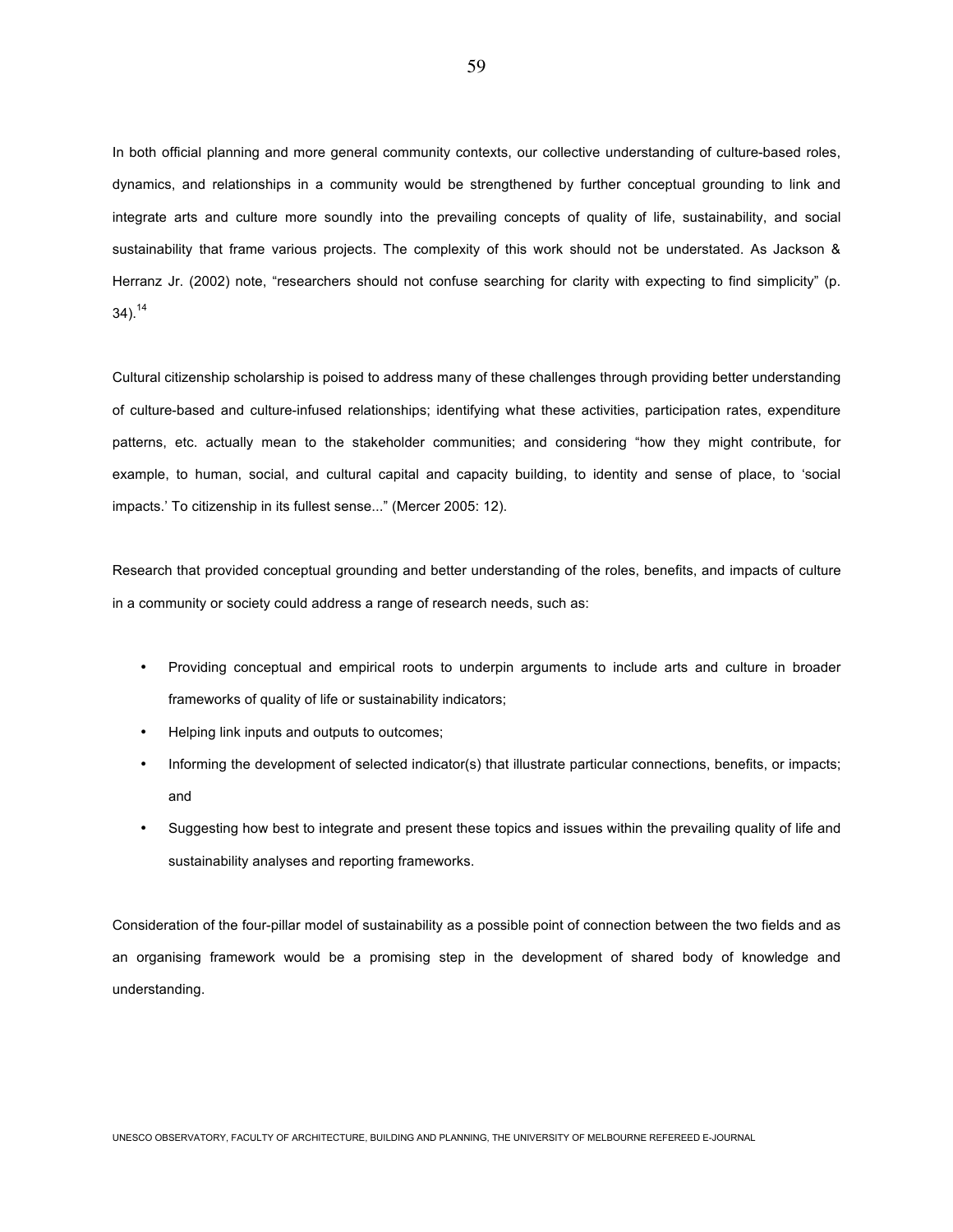*3. Contextual influences: Use-contexts and pressures of practice* 

As described at the beginning of this paper, community indicator projects develop their own dynamics, occupy particular roles, and respond to competing pressures and environmental dynamics in a range of ways. The contextual influences at work in instigating, developing, and implementing cultural indicators (and influencing the sustainability of cultural indicator projects) should not be underestimated. The environment in which indicators are developed and used is complex and dynamic. Indicators are used in many processes – coordination, planning, evaluation, analysis, education, enlightenment, and decision-making – across contexts such as governance, philanthropy, and advocacy.

Community indicator projects are developed and exist as an important component of communities' leadership and governance systems and structures. The frameworks and indicators that are developed, maintained, evolved, and explained through these projects serve as tools and inputs into governance systems. As such, they also serve as policy catalysts and tools for mobilising change. As Mercer (2005) notes, the strategic and political significance of culture lies in its formative roles in "constructing, understanding – and sometimes contesting – versions of citizenship and enhancing our definitions and practices of citizenship beyond the formal and legal definitions" (p. 18). Community indicator projects present an opportunity for highlighting these relationships and dynamics, and integrating cultural citizenship considerations in local knowledge and governance systems.

# **KEY CHALLENGES, POTENTIAL POINTS OF CONNECTION**

Significant advances in the development of cultural indicators for community-level indicator projects require attention to all three areas discussed above. In this context, greater attention to the following five key gaps in cultural indicator development is needed:

- The indicators in use and in development;
- Conceptual and empirical research both in the development of indicators meaningful to understanding and guiding cultural development, and in relating cultural indicators to quality of life and/or sustainability contexts;
- The development of relevant sources of reliable data;
- Methodologies and practices of interpreting and presenting indicators; and
- Coordination issues (Duxbury 2005).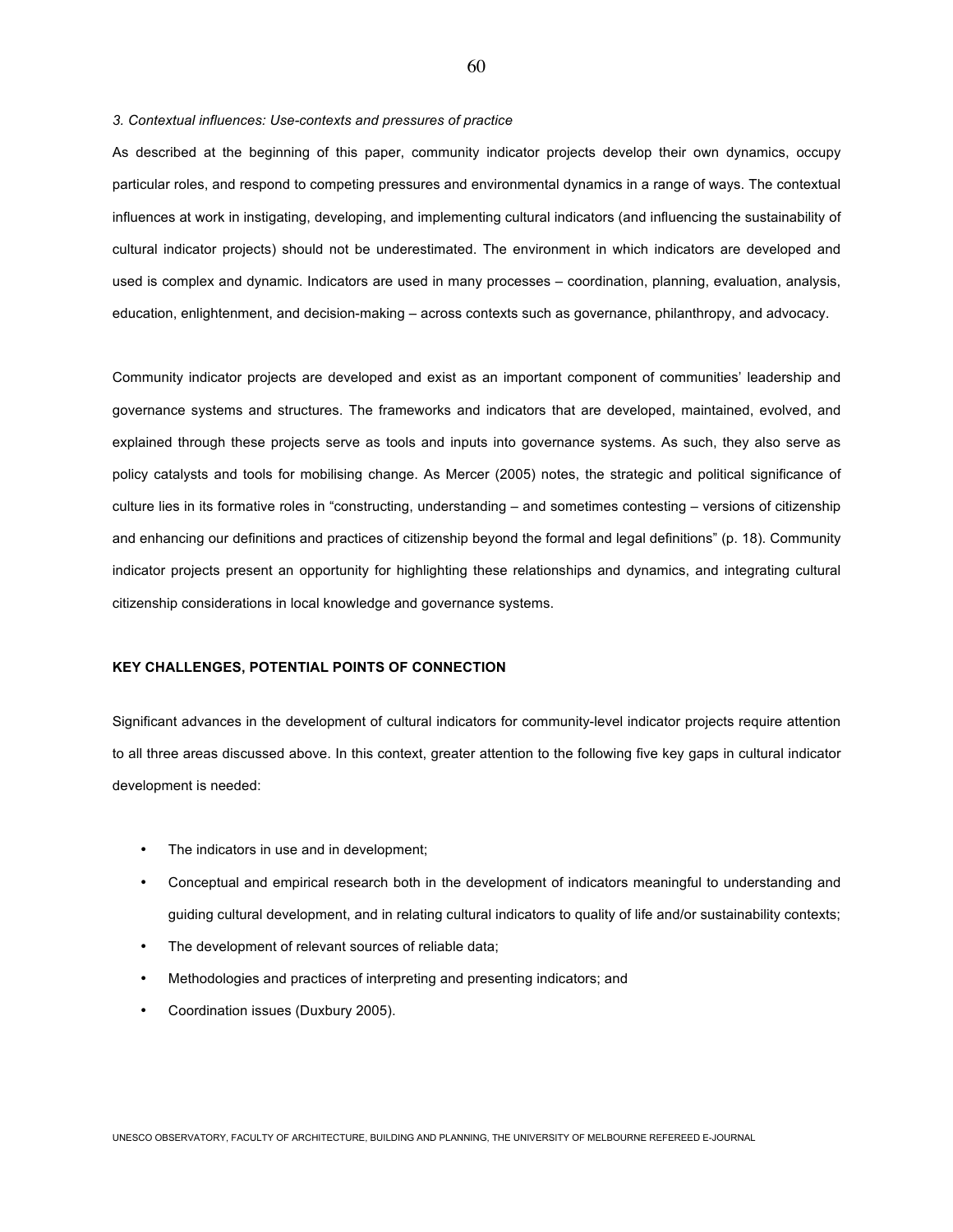Although this scope may seem daunting, the field evolves by many small steps in both conceptual and practical ways. Towards this end, and to further point out potential "points of connection," the following list may serve to highlight some (interrelated) challenges that could be addressed from the perspective of cultural citizenship:

#### *Re: Conceptual understanding*

- Clarifying what markers best capture meaningful cultural vitality in cities and communities
- Clarifying cultural citizenship concepts and issues, and translating them into community-digestible vocabulary and indicators
- Integrating cultural considerations into prevailing conceptual frameworks defining and guiding the community indicator (and related) projects

#### *Re: Use-context understanding and appreciation*

Indicators are developed in large part in real-life situations, contextualised by a wide range of competing dynamics and influences – full engagement and partnership with those immersed within and knowledgeable about these contexts is essential to help ensure real applicability and meaningfulness to real-life situations and practices.

- What are the key contextual and influencing factors at play in particular projects and community situations? How can these factors be addressed?
- Related to this, greater attention to the contextualised uses for indicators is needed: How are the indicators used (and, perhaps, misused)? How are they made meaningful to the general community, and in policy and planning contexts?

#### *Re: Bridging disconnects*

- Integrating cultural diversity and cultural citizenship issues meaningfully into existing and new projects' development and evolution
- Developing connections between different areas of research and activity to begin to develop an "integrating net" and network(s), and also to clarify differences in approaches which cannot be integrated but stand as alternate perspectives

#### **NOTES**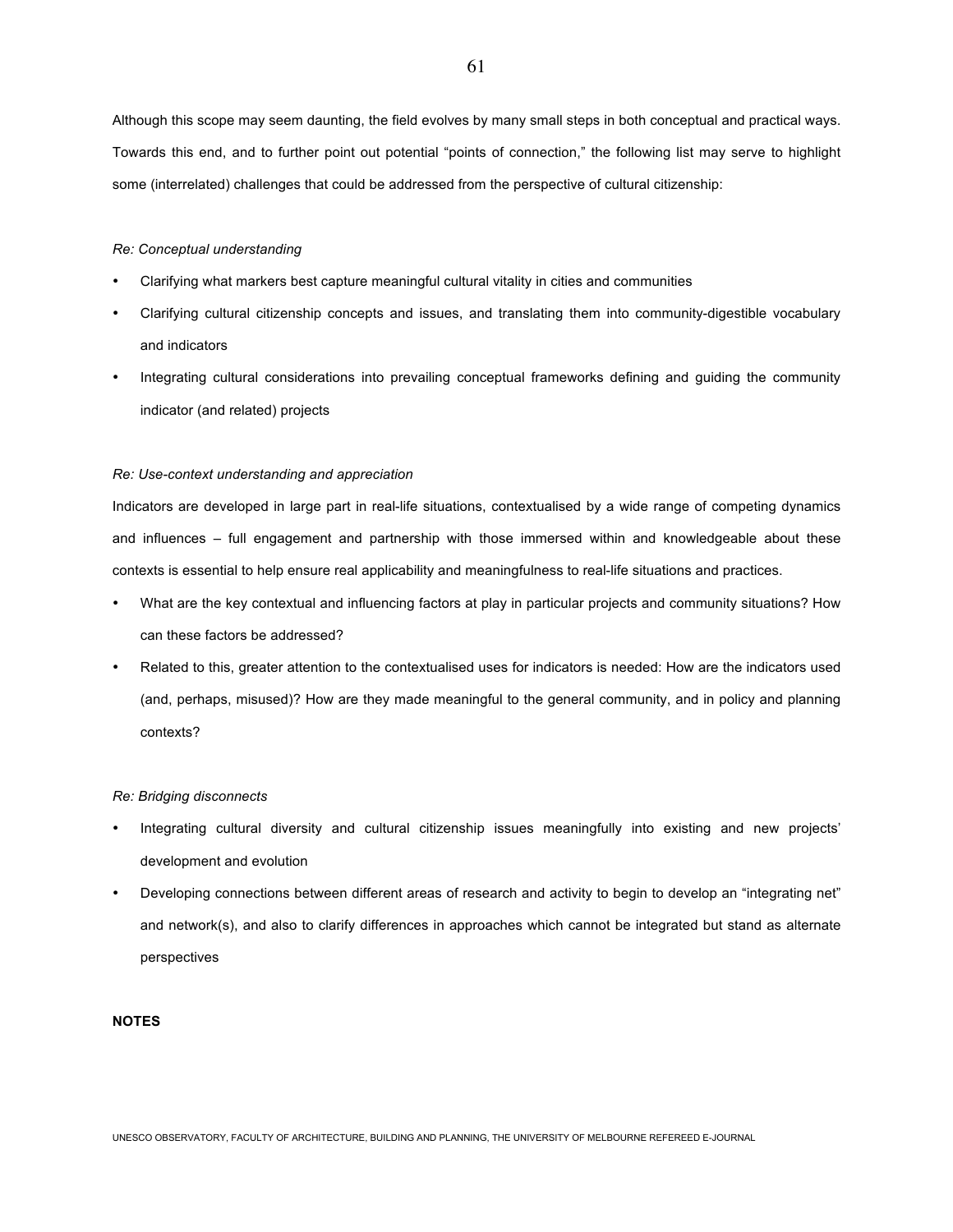- 1. This paper was initially prepared for a workshop on "Cities and Shared Citizenship: Developing Indicators of Cultural Diversity" at the 10th International Metropolis conference, Our Diverse Cities: Migration, Diversity and Change, Toronto, Canada, 18 October 2005. The paper has been revised and updated for this journal.
- 2. For an overview of the emergence and contemporary uses of the term cultural citizenship, see Stone et al. 2008.
- 3. This scope of this paper does not incorporate the numerous action-oriented ethno-cultural inclusivity initiatives that address human resource situations and municipal services to communities across Canada. An approach that would bridge these initiatives with the community indicator projects, perhaps under an integrating *community governance* perspective would be valuable. See Icart, Labelle, & Antonius 2005, which would valuably inform this approach.
- 4. For a review of current literature on cultural indicators, including discussions on what are cultural indicators and relationships between data, indicators, and analysis/evaluation, see Madden 2004, Appendix 2.
- 5. This network is currently anchored by a project entitled "Mapping Quality of Life and the Culture of Small Cities," which is funded through the Community-University Research Alliance program of the Social Sciences and Humanities Research Council of Canada. The project secretariat is located at Thompson Rivers University, Kamloops, BC. For more information, see: http://www.smallcities.ca.
- 6. After 10 years, Cultural Initiatives Silicon Valley closed its doors on 31 December 2006. Its resources are accessible here: http://www.ci-sv.org/index\_old.shtml
- 7. Interestingly, in a pilot project to contact practicing artists, the amateur artists participating in a county-wide Open Studios network "uniformly rejected notions that their art-making came out of, or fed into, ongoing community frameworks. Indeed, this question was received as almost hostile, interpreted as another instance of stereotyping free individual artists who are working to break out of received categories for their artwork" (Moriarty 2004: 9-10).
- 8. The importance of this indicator area is described on the Project website: "Measuring demographically representative leadership in Boston's major cultural institutions enables us to assess their openness to new leadership and ideas; their responsiveness to new populations and audiences; avenues for the expression of Boston's increasingly rich cultural heritage; and the capacity of diverse constituencies to influence the cultural landscape of the city. Leaders recruited from diverse sectors of Boston can help to grow and attract new audiences, enrich Boston's cultural menu with both traditional expressions of culture and new hybrid forms of expression, and broaden participation in the arts. Representative leadership also ensures that dynamic and talented young people, such as those who attend the city's visual and performing arts colleges, will not be lost to other, more welcoming cities."

(http://www.bostonindicators.org/indicatorsproject/culturallife/indicator.aspx?id=1146).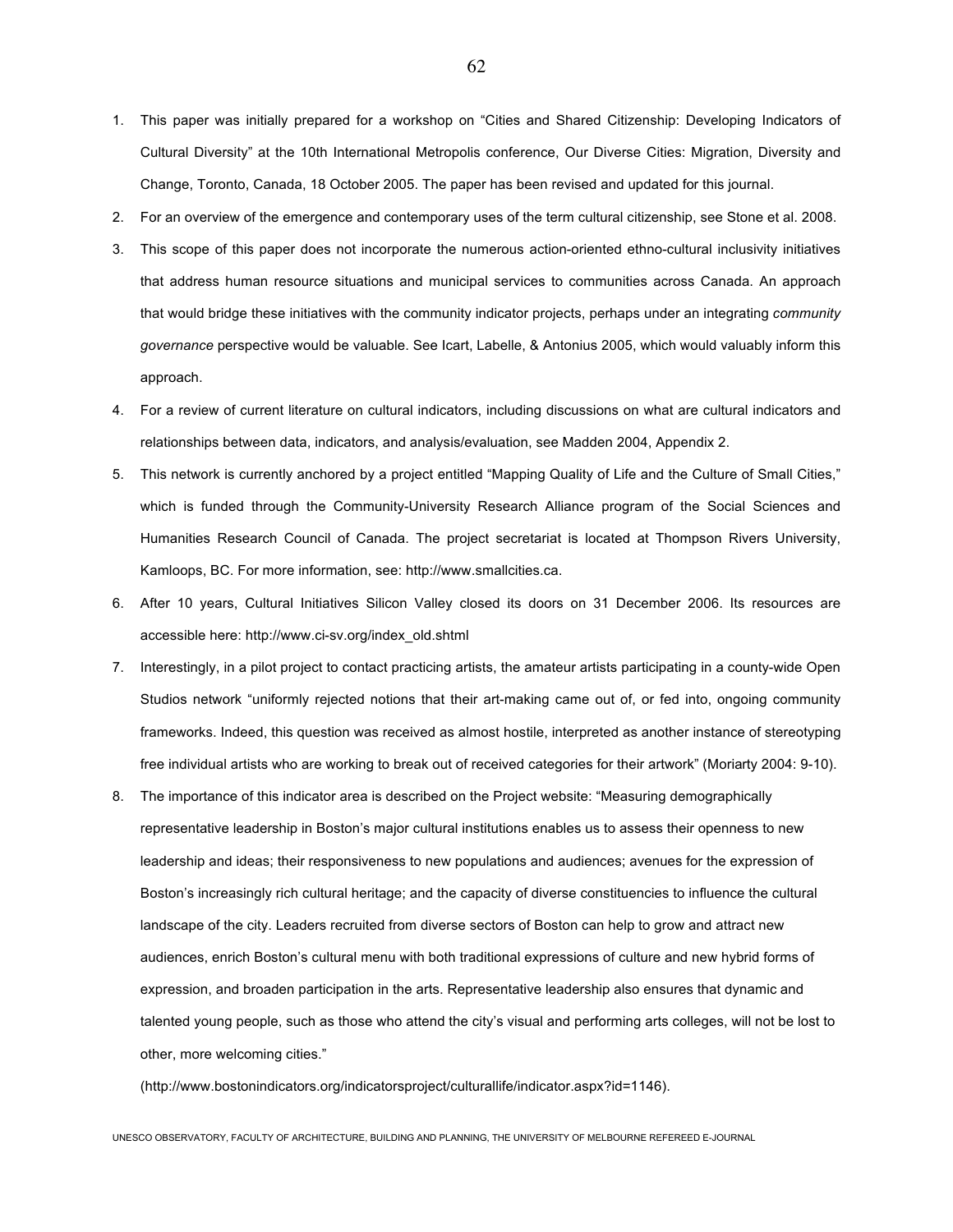9. Boston Indicators Project – '2.4.3 Public festivals and celebrations' website.

http://www.bostonindicators.org/indicatorsproject/culturallife/indicator.aspx?id=1154

- 10. In the initial 2005 survey, the question format was fixed choice (yes/no/I don't know), implying that the primary goal was to begin documenting the existence or lack of these types of resources. By 2008, the survey was framed as an opportunity for respondents "to share your special knowledge of the heritage, commercial establishments, and traditions of various communities that others might like to explore as well". The questions had evolved into open fields in which respondents were asked to list examples.
- 11. An update of the Boston Foundation indicators is due to be released in 2008 but was not available at the time of writing.
- 12. In *The Fourth Pillar of Sustainability*, Jon Hawkes develops an initial framework on which to explore this concept, rooted in Australia's community cultural development as well as UNESCO's cultural diversity and policy traditions. In *Understanding Culture,* Hawkes further explores this terrain, pointing out, for instance, the debates embodied in the more well known social, economic and environmental pillars of the sustainability model. Much conceptual work remains to be done to more fully flesh out thinking about culture as a pillar of sustainability so that these ideas are more fully grounded within sustainability theory and are also readily understandable to a general citizenry and on-the-ground practices.
- 13. In order to access gas tax funds, municipalities are required to have an Integrated Community Sustainability Plan, which is defined as: "A long-term plan, developed in consultation with community members that provides direction for the community to realize sustainability objectives it has for the environmental, cultural, social and economic dimensions of its identity'

(The Natural Step website: http://www.naturalstep.ca/scp/sustainablecommunities.html).

14. Jackson & Herranz Jr. (2002) identify two main theoretical and methodological challenges to documenting arts/culture/creativity impacts: "having definitions that are either too narrow to capture what we are looking for or too broad for policy use" and "trying to establish simple causal relationships in an area that is inherently complex – with many interacting forces and about which not enough is yet known to justify efforts to build formal causal models, even complex ones' (pp. 34-5).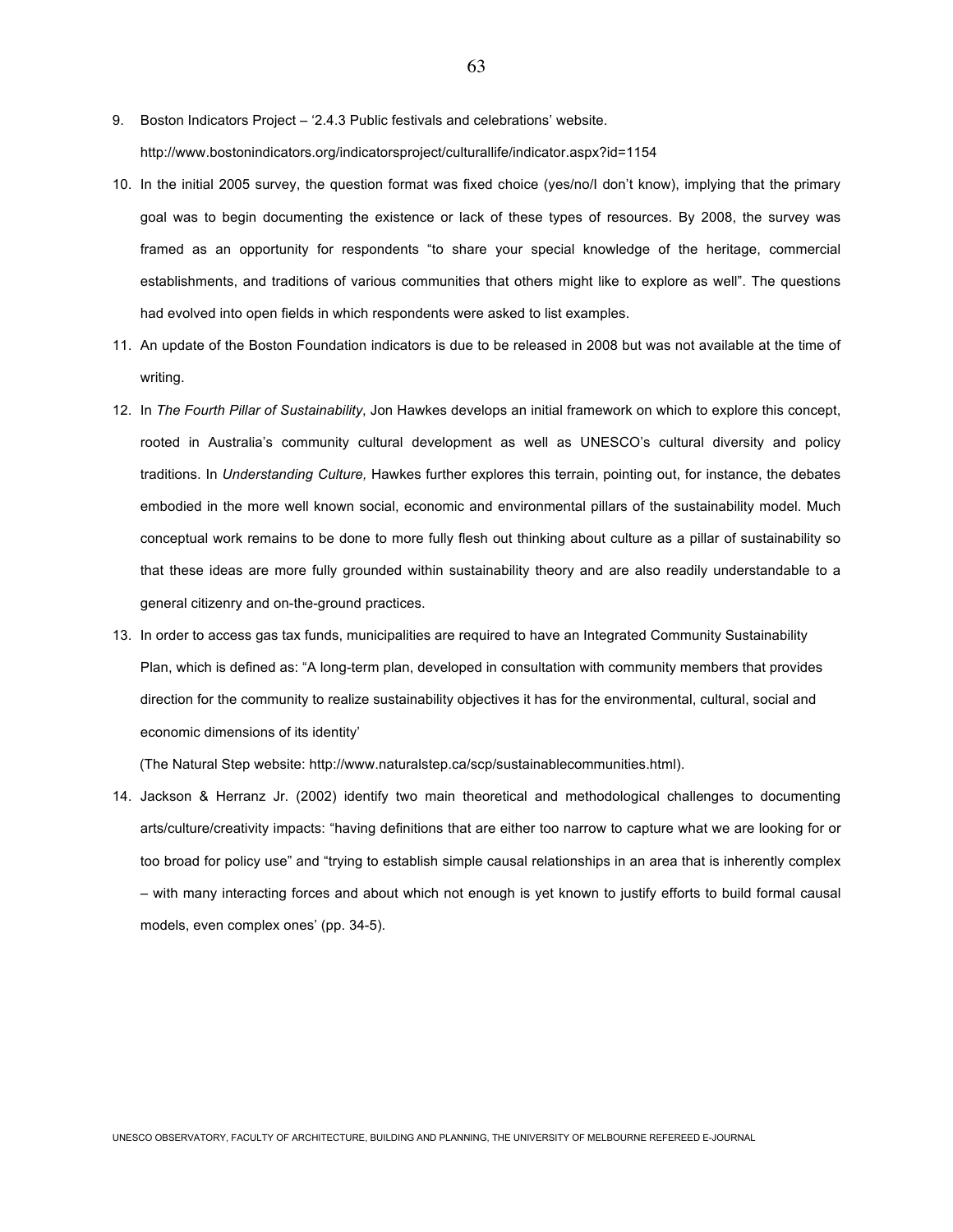## **BIBLIOGRAPHY**

*Agenda 21 for Culture.* (2004). English: http://www.agenda21cultura.net/en/ag\_cultura\_en.pdf French: http://www.agenda21cultura.net/fr/ag\_cultura\_fr.pdf

Atkisson, A. (1999, Winter). Rethinking cultural indicators. *Urban Quality Indicators*, no. 12, 3-4.

Boston Indicators Project. (2008). Cultural life and the arts. Webpage. http://www.bostonindicators.org/indicatorsproject/culturallife/Default.aspx

Boston Indicators Project. (2004). The Greater Boston Cultural Resources Survey. Web-based survey. http://www.tbf.org/SelectSurvey/TakeSurvey.asp?SurveyID=8KK6o4KLln94M

City of Ottawa. (2003a). *Indicator workbook. Tracking our progress: Exploring Ottawa's quality of life indicators.* Unpublished internal document.

City of Ottawa. (2003b). *Ottawa 20/20 arts plan.* Ottawa: City of Ottawa. http://www.ottawa.ca/2020/arts/toc\_en.shtml

City of Toronto, Culture Division. (2003). *Culture plan for the creative city.* Toronto: City of Toronto. http://www.city.toronto.on.ca/culture/cultureplan.htm

Cultural Initiatives Silicon Valley. (2003). *Creative community index: Measuring progress toward a vibrant Silicon Valley.* Silicon Valley: CISV. http://www.ci-sv.org/cna.shtml

Duxbury, N. (2001). *Exploring the role of arts and culture in urban sustainable development: A journey in progress.*  Paper presented at Table d'Hôte on 'Building Sustainable Communities: Culture and Social Cohesion,' Hull, Quebec, Canada, 5 December 2001.

Duxbury, N. (2004). *Creative cities: Principles and practices.* Ottawa: Canadian Policy Research Networks. http://cprn.org/en/doc.cfm?doc=1082

UNESCO OBSERVATORY, FACULTY OF ARCHITECTURE, BUILDING AND PLANNING, THE UNIVERSITY OF MELBOURNE REFEREED E-JOURNAL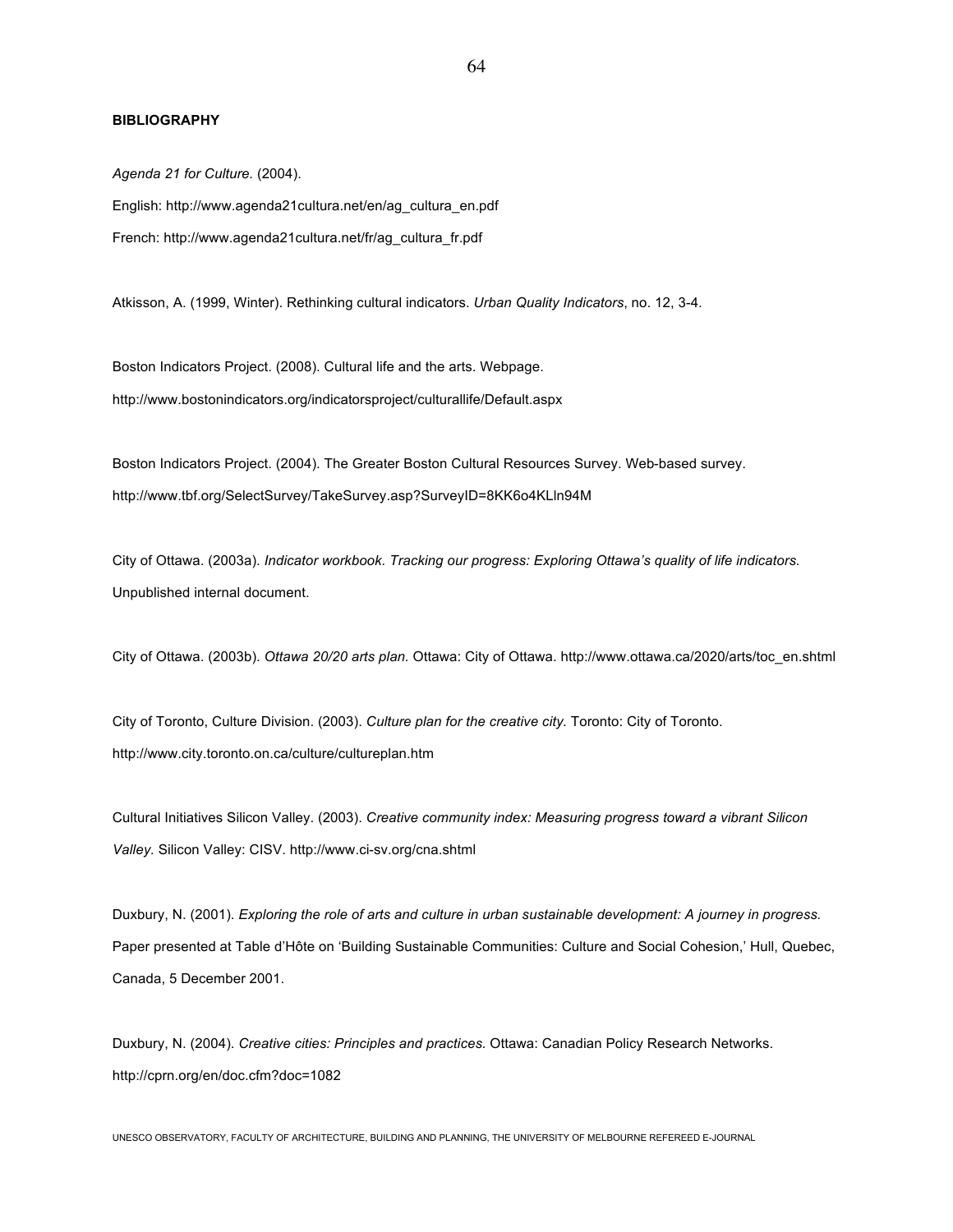Duxbury, N. (2005). Cultural indicators and benchmarks in community indicator projects. In C. Andrew, M. Gattinger, M. S. Jeannotte, & W. Straw (Eds) *Accounting for culture: Thinking through cultural citizenship* (pp. 257-72)*.* Ottawa: University of Ottawa Press.

Duxbury, N. (2007, April). *Cities and communities: Cultural indicators at the local level – Workshop report.*  Vancouver: Centre of Expertise on Culture and Communities, Simon Fraser University. http://www.cultureandcommunities.ca/downloads/indicators-2006/Report-Indicators.pdf

Duxbury, N., & Gillette, E. (2007). *Exploring the cultural dimensions of sustainability.* Creative City News: Special Edition 4. Vancouver: Creative City Network of Canada. http://www.creativecity.ca/news/special-edition 4/index.html

Hawkes, J. (2001). *The fourth pillar of sustainability: Culture's essential role in public planning.* Melbourne: Cultural Development Network; Common Ground Publishing.

Hawkes, J. (2003). *Understanding culture.* http://www.culturaldevelopment.net

Icart, J.-C., Labelle, M.. & Antonius, R. (2005). *Indicators for evaluating municipal policies aimed at fighting racism and discrimination.* Montreal: UNESCO and the Center for Research on Immigration, Ethnicity and Citizenship.

Jackson, M.-R., & Herranz Jr., J. (2002). *Culture counts in communities: A framework for measurement.* Washington, DC: Urban Institute. http://www.urban.org/url.cfm?ID=310834

John S. and James L. Knight Foundation, Princeton Survey Research Associates, American Institutes for Research, & The Urban Institute. (2001, March). *Listening and learning: Community indicator profiles of Knight Foundation communities and the nation.* Miami: John S. and James L. Knight Foundation. http://www.knightfdn.org/publications/listeningandlearning/index.html

Madden, C. (2004, July). *Statistical indicators for arts policy: Discussion paper.* Sydney: International Federation of Arts Councils and Culture Agencies. http://www.ifacca.org/ifacca2/en/default.asp